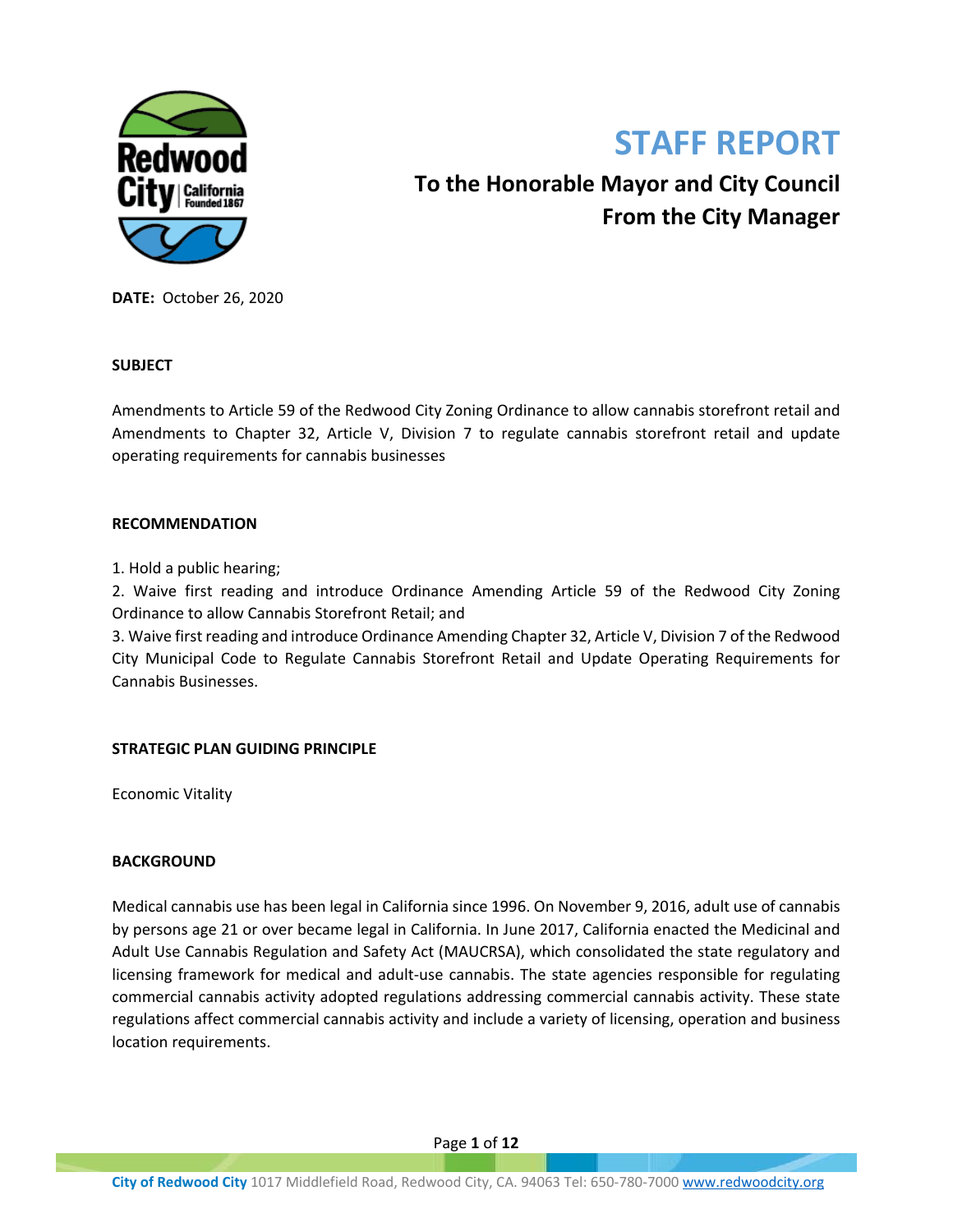On January 1, 2018, the state began issuing state licenses allowing businesses to sell cannabis products for medical use to individuals who are at least 18 and have a valid physician's recommendation and adult use to adults 21 or over. In response to these statewide changes, the City Council of Redwood City approved a phased approach to implement local medical and adult use cannabis regulations. The phased approach includes:

- **Phase 1 (Completed):** In November 2017, the City Council adopted a Zoning Code amendment regulating personal cultivation of cannabis and banning commercial cannabis-related activities including commercial cultivation, manufacturing, testing, retail, and distribution, except for deliveries of medicinal and adult use cannabis by cannabis retailers located outside Redwood City. This step maintained local land use control and allowed city staff more time to analyze other potential allowed uses.
- **Phase 2 (Completed):** Delivery operators who may be delivering cannabis products in the City were notified that they needed to obtain a business license and pay the business license tax. Cannabis regulatory fees to offset staff costs involved with permitting and regulating cannabis activity and regulations associated with deliveries were developed in Phase 2 and adopted in Phase 3.
- **Phase 3 (Completed):** The City Council adopted [regulations](https://library.municode.com/ca/redwood_city/codes/zoning?nodeId=ART59CACUCOCAAC) to allow cannabis delivery from nonstorefront retail (e.g., delivery only) facilities located in the City and to allow cannabis nurseries. Non-storefront retail facilities are permitted by right in the Industrial Restricted (IR), Light Industrial Incubator (LII), Industrial Park (IP), and General Industrial (GI) and conditionally permitted in the Commercial Office (CO) zoning districts. Indoor nurseries are conditionally permitted in the CO, IR, LII, IP, and GI zoning districts. All commercial cannabis activity is subject to the minimum distance requirements of 600 feet from certain uses as well as requiring a Cannabis Business Permit pursuant [to Municipal Code Chapter 32, Article V, Division 7.](https://library.municode.com/ca/redwood_city/codes/code_of_ordinances?nodeId=CH32TA_ARTVBULI_DIV7RECABU) Furthermore, the City Council placed a cannabis tax measure on the November 6, 2018 Gubernatorial Election Ballot. The tax measure was approved by 78.69% of Redwood City voters.
- **Phase 4 (Current):** Consideration and implementation of policy and program recommendations to allow retail storefront (walk in) cannabis businesses to operate in designated zoning districts of the City.

On August 15, 2019, the City Council Finance/Audit Sub-Committee (FAC) discussed options for increasing General Fund revenues as part of a strategy to address projected operating budget deficits over the next decade. On October 14, 2019, City staff presented the FAC with initial research on the potential new City revenue generation from permitting retail cannabis storefront businesses. The Sub-Committee recommended further analysis of this option and staff reconvened the City's cannabis inter-departmental staff team to explore options for allowing cannabis retail storefront businesses.

To analyze options and understand the experience of other communities, the City engaged the services of HdL, a recognized local government consulting firm with expertise in cannabis permitting policy. HdL

## Page **2** of **12**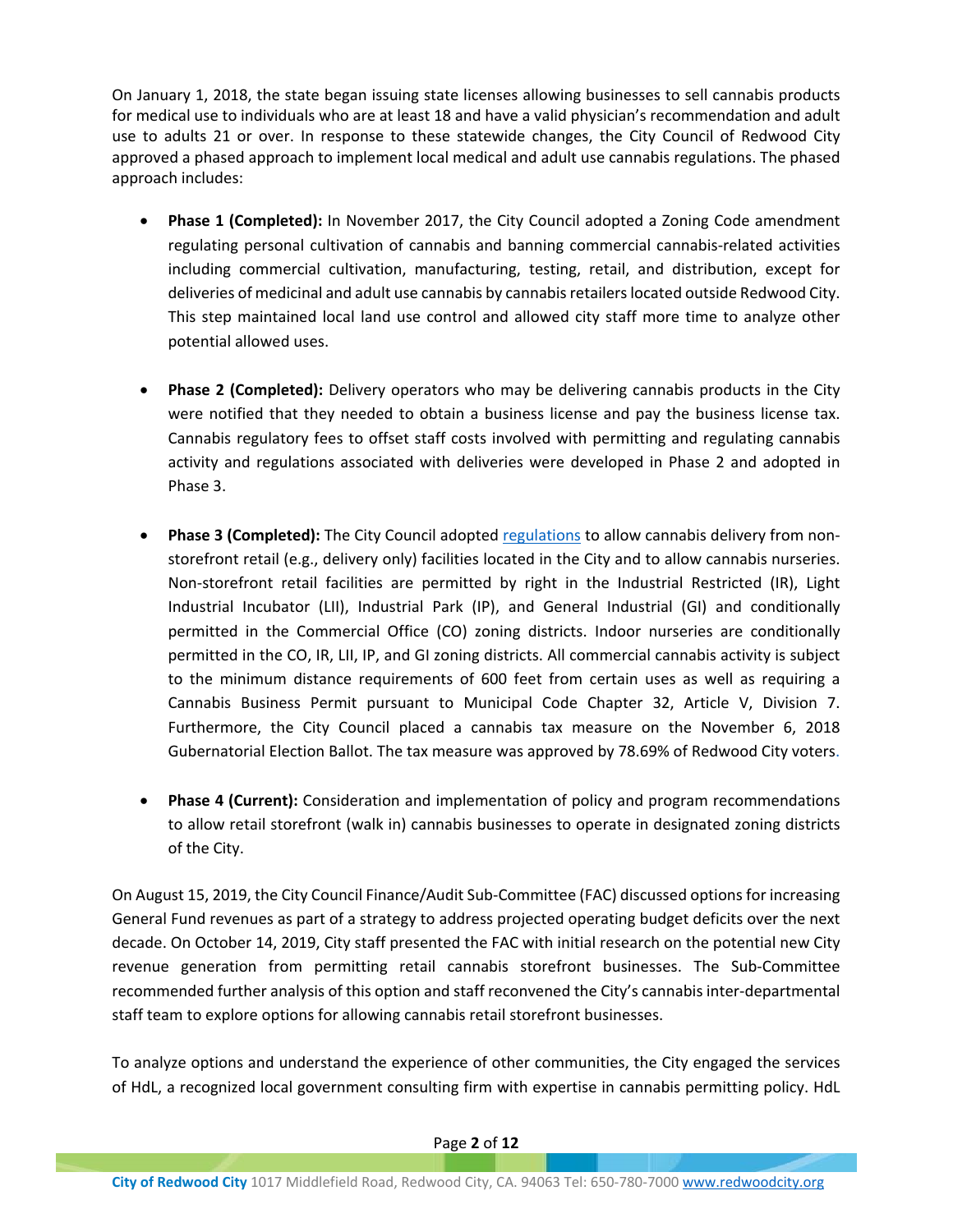has assessed the revenue potential, industry trends, best practices, and regional developments for the City's exploration of establishing retail cannabis storefronts in Redwood City. The company represents over 175 cities and counties in California for cannabis related services. HdL's Cannabis Management Team of professionals has over 46 years of direct experience establishing and implementing cannabis regulatory and taxation programs, including establishing land-use regulations, permit processes, staffing plans, cost recovery fees, regulatory compliance, financial audits and staff training. Furthermore, their staff has conducted over 16,000 cannabis compliance inspections and investigations in California, Colorado, and Nevada. In addition, HdL staff has reviewed, scored and processed over 2,200 cannabis business applications for California cities and counties in the last five years, which included reviewing pro-formas and other financial documents. Most recently, HDL assisted City staff with drafting the City's 2018 cannabis tax measure.

On December 9, 2019, with the assistance of HdL, staff presented a fiscal analysis report to the Finance and Audit Committee (FAC). The FAC members recommended staff undertake further public outreach to determine public opinion about allowing cannabis retail storefronts in the City. The Committee also asked staff to present a report to the City Council that identified potential impacts, policy issues, and the merits of allowing cannabis storefront retail operations.

On [August 24, 2020,](https://meetings.redwoodcity.org/AgendaOnline/Meetings/ViewMeeting?id=2136&doctype=1) City Council held a study session to receive information and provide staff with feedback on whether to develop zoning and Municipal Code ordinance amendments to allow for cannabis storefront retails. Staff asked Council for input on five questions:

- 1. Should the City permit up to six cannabis retail storefront businesses?
- 2. Should cannabis retail storefront businesses be permitted to conduct delivery services as part of their cannabis business permit?
- 3. Should cannabis storefront retailers be permitted in all zoning districts allowing general retail?
- 4. Should retail storefront cannabis businesses be subject to the same city requirements established for non-storefront retail cannabis businesses?
- 5. Should retail storefront cannabis business applications be processed using a merit-based application process conducted by staff, or should the City Council be involved in the final decision or any appeal?

Members of the City Council provided their thoughts on these five questions which responses are incorporated into the ordinance amendments under consideration and detailed below.

There was support for amending City ordinances to permit retail cannabis storefront businesses in certain zoning districts in Redwood City, including the following recommendations:

- Allow up to six storefront cannabis retailers
- Allow storefront cannabis retailers to conduct deliveries
- Classify storefront retail cannabis similarly to general retail. This approach would allow these businesses to be located in Redwood City's Zoning Districts in the same manner that general retail uses are allowed. In some situations, a Conditional Use Permit would be required if certain square footage thresholds are met, as identified elsewhere in this report.
- Continue the 600-foot buffer from sensitive uses

Page **3** of **12**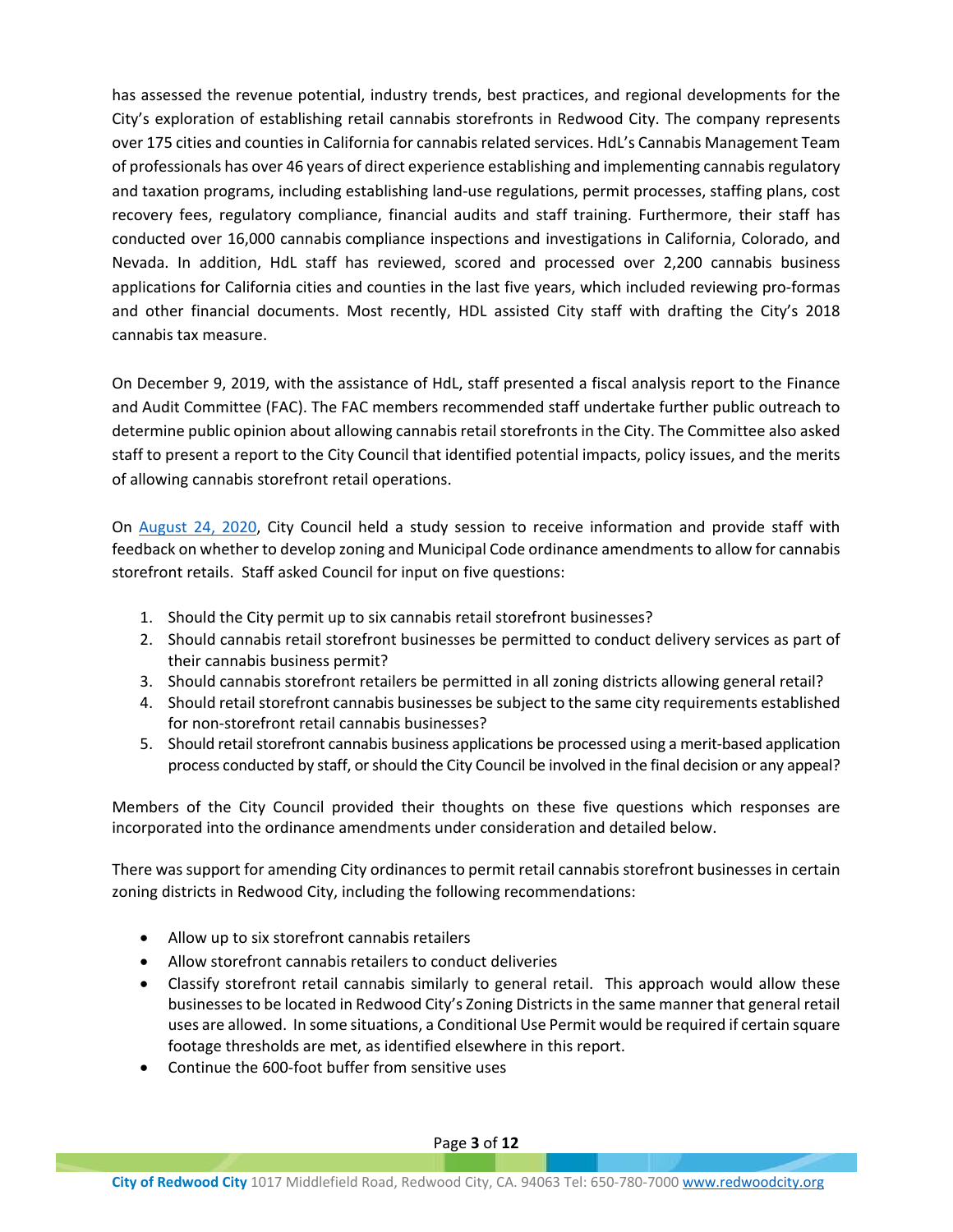Process applications for a cannabis business permit for cannabis storefront retailers through a merit-based process conducted by staff

Additionally, the City Council asked staff to consider social equity as part of a merit-based business permitting process and look into whether there is a way to reduce the 30,000 sq. ft. threshold in the IP and IR Zoning Districts to allow for a smaller retail cannabis business footprint in those zoning districts.

# **ANALYSIS**

# Proposed Zoning Ordinance Amendment and Planning Commission Meeting September 15, 2020

Following the City Council study session, on [September 15, 2020,](https://meetings.redwoodcity.org/AgendaOnline/Meetings/ViewMeeting?id=2153&doctype=1) the Planning Commission reviewed the proposed amendments to Article 59 of the Zoning Ordinance to permit retail cannabis storefronts in certain commercial zoning districts in Redwood City. In line with the input received at the Council study session, the proposed zoning ordinance amendments classify storefront retail cannabis as general retail and allow storefront retail cannabis stores to be located in all of Redwood City's zoning districts that already permit general retail in the same manner as other retail uses. This means that storefront retail cannabis would be allowed by right in some zoning districts and conditionally permitted in other zoning districts. Table 1 includes each zoning district in which retail cannabis would be permitted by right or conditionally permitted due to square foot limitations. By right provides that stores could locate in the identified zoning districts without a discretionary review process and use or architectural permit unless certain circumstances arise. A Conditional Use Permit (CUP) could be required if the use did not meet the required parking pursuant to [Section 33.19](https://library.municode.com/ca/redwood_city/codes/zoning?nodeId=ART33NOLOUSSTPA_33.19NOPAON) and an Architectural Permit could be required if the project proposed exterior façade changes.

| <b>ZONING DISTRICT</b>              | <b>GENERAL RETAIL</b><br><b>SQ. FT. LIMITATIONS</b> |                             |  |  |  |  |
|-------------------------------------|-----------------------------------------------------|-----------------------------|--|--|--|--|
| <b>Redwood City Downtown (DTTP)</b> | <b>Permitted in Downtown Core</b>                   | N/A                         |  |  |  |  |
|                                     | and Entertainment District                          |                             |  |  |  |  |
|                                     | Conditionally Permitted in                          |                             |  |  |  |  |
|                                     | Downtown General                                    |                             |  |  |  |  |
| <b>Neighborhood Commercial (CN)</b> | <b>Permitted</b>                                    | N/A                         |  |  |  |  |
| <b>General Commercial (GC)</b>      | <b>Permitted</b>                                    | N/A                         |  |  |  |  |
| Industrial Restricted (IR)          | <b>Conditionally Permitted</b>                      | Greater than 30,000 sq. ft. |  |  |  |  |
| Light Industrial Incubator (LII)    | Permitted                                           | 2,500 sq. ft. or less       |  |  |  |  |
|                                     | <b>Conditionally Permitted</b>                      | Greater than 2,500 sq. ft.  |  |  |  |  |
| Industrial Park (IP)                | <b>Conditionally Permitted</b>                      | Greater than 30,000 sq. ft. |  |  |  |  |
| <b>Mixed Use Corridor (MUC)</b>     | Permitted                                           | N/A                         |  |  |  |  |
| <b>Mixed Use Neighborhood (MUN)</b> | <b>Permitted</b>                                    | N/A                         |  |  |  |  |
| <b>Mixed Use Transitional (MUT)</b> | <b>Permitted</b>                                    | 5,000 sq. ft. or less       |  |  |  |  |
|                                     | Conditionally permitted                             | Greater than 5,000 sq. ft.  |  |  |  |  |
| <b>Mixed Use Waterfront (MUW)</b>   | <b>Permitted</b>                                    | N/A                         |  |  |  |  |

**Table 1**

Page **4** of **12**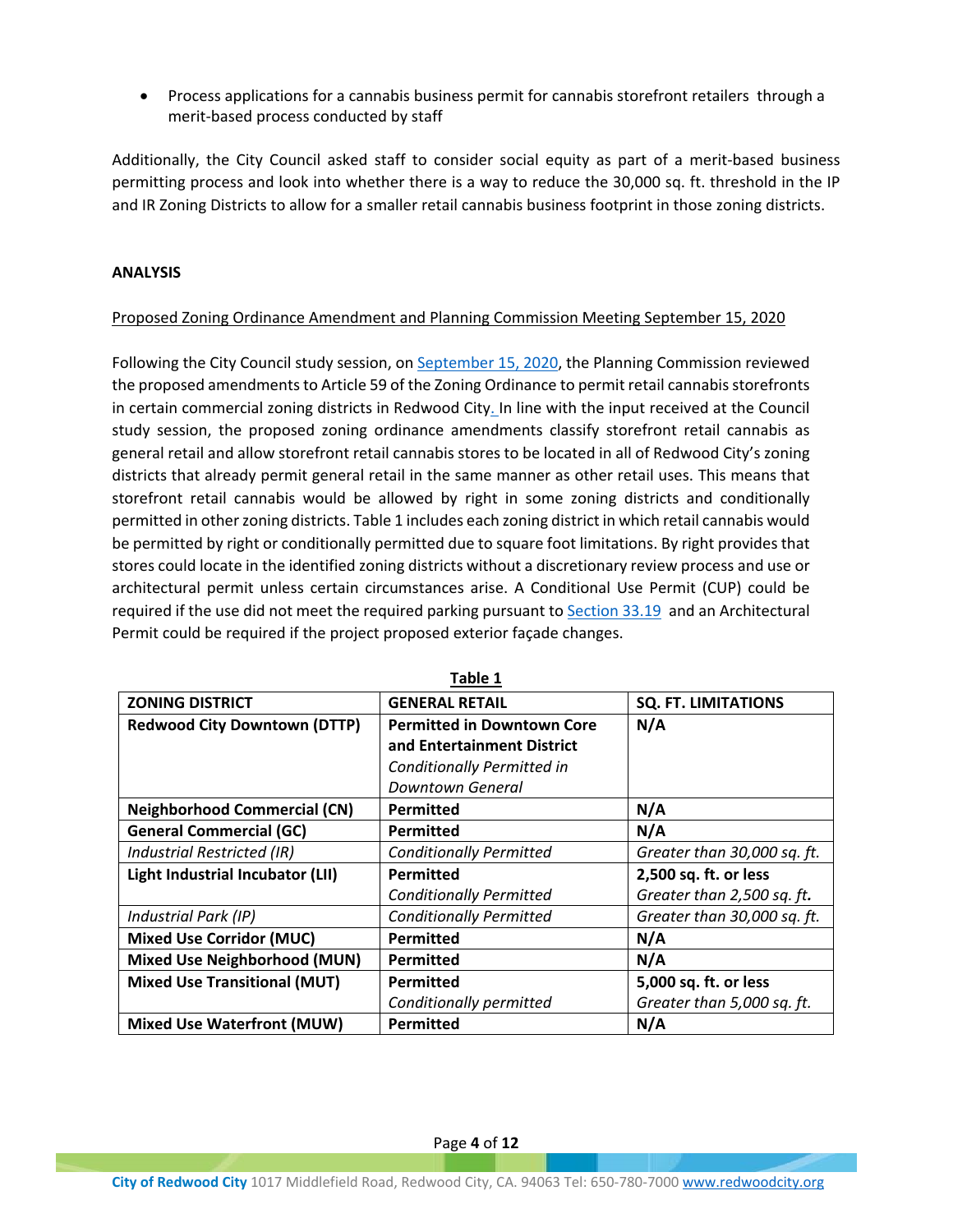One area of the discussion focused on the inclusion of downtown as an area where storefront retail cannabis could be located. There were comments on whether storefront retail cannabis would be compatible with and complement other downtown uses. An additional concern was whether the security requirements for a storefront cannabis retail would be inconsistent with the frontage and transparency requirements of the Downtown Precise Plan (DTPP). The goal of "active retail" is to create high foot traffic areas and complement other uses in the Downtown. Cannabis storefront retail establishments typically create increased foot traffic by customers.

Also, there was discussion about potential clustering or over-concentration of retail cannabis uses in one location and neighborhood impacts. The Planning Commission suggested that if clustering is a concern, then inclusion of specific regulations in the Zoning Ordinance may be the best way to address the concern. Staff believes clustering concerns will be adequately addressed by limiting the number of cannabis business permits awarded to cannabis storefront retailers to up to six.

The Planning Commission also presented concerns on youth access to cannabis storefront retail stores. However, this concern is addressed by existing state regulations which require cannabis retailers to confirm a customer's age and identity prior to entering the retail establishment, and existing City regulations which cannabis businesses have to employ an electronic age verification device prior to selling a customer cannabis or cannabis products. An "electronic age verification device" is capable of quickly and reliably confirming the age of the cardholder of a government issued identification card using computer processes.

The Commission also discussed whether retail stores can sell retail goods other than cannabis and cannabis related products. It should be noted that state regulations do not permit the sales of any other items which are not cannabis goods or cannabis accessories other than licensee branded merchandise such as hats, sweaters or t-shirts. Therefore, it distinctly prohibits the sale of tobacco or alcohol on the premises.

Furthermore, the Planning Commission discussed concerns that allowing cannabis storefront retail would result in smoking of cannabis in public places or on the business premises. This concern is addressed by state law, which prohibits smoking cannabis in public places, and by the City's smoking ordinance, which prohibits smoking in and around multi-unit residences.

The Commission also discussed the possibility of adjusting the 600 ft. buffer based on a specific sensitive use. For example, the buffer could be reduced for a day-care but increased for a park or high school. The rationale was that preschoolers would not be drawn to the cannabis retail but that high school students could be interested in this type of business in a negative way so more of a buffer might be considered. Staff recommends having a uniform 600-foot buffer for all sensitive receptors which conforms with state default minimum buffer requirements and with City cannabis delivery business buffers.

Finally, the Planning Commission also asked about staff's recommendation, supported by Council, to only allow up to six cannabis storefront retailers to locate in the City. This numerical limitation is in the proposed amendments to the Municipal Code. Staff recommends this limitation because: (i) research indicates the community would be adequately served by up to six cannabis storefront retailers when viewed in relation to the other cannabis retailers in the area, (ii) the limitation would

#### Page **5** of **12**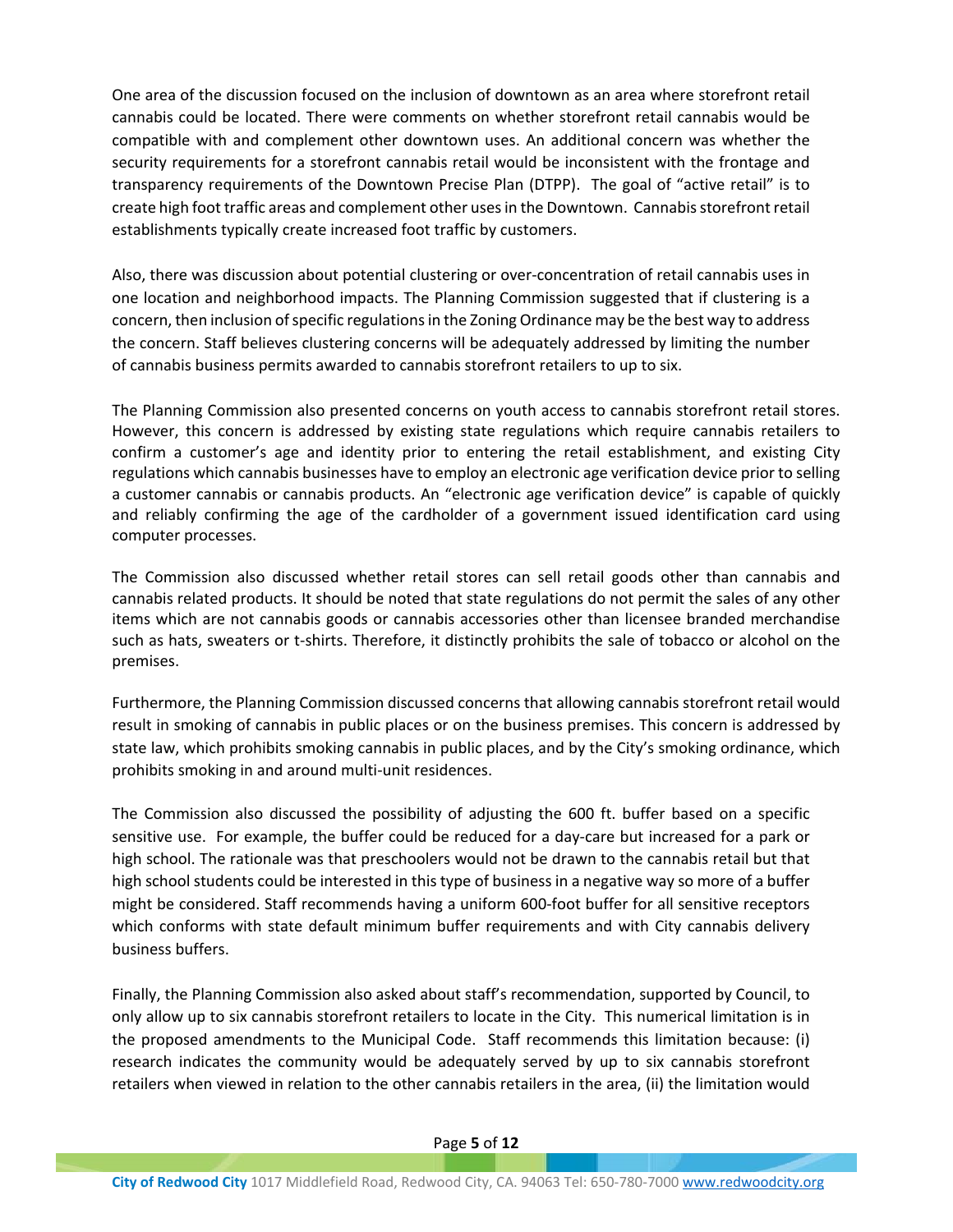protect the City's residents and neighborhoods from the negative impacts of clustering, and (iii) the limitation would protect current business from disproportionately negative impacts. These are legitimate governmental purposes which promote the public health, morals, safety, or general welfare of the community. State cannabis law allows local jurisdictions to limit the number of cannabis businesses that can locate in the City, and many jurisdictions have imposed such numerical limitations.

There were eight speakers who provided public comment. Speakers included cannabis industry representatives who would like the City to move forward with permitting retail businesses in the city and residents who do not want the City to proceed with permitting retail storefronts in the City.

The Planning Commission voted 5-1 to adopt a resolution recommending approval to the City Council of the proposed Zoning Ordinance amendments. The Planning Commission supported treating storefront retail cannabis similarly to general retail and permitting this use in the recommended zoning districts in the same manner as other retail uses. During the discussion, the Planning Commission had some input and/or suggestions for City Council consideration.

## 30,000 sq. ft. threshold in the Industrial Park (IP) and Industrial Restricted (IR) Zoning Districts

In addition to the proposed zoning amendments, staff also asked the Planning Commission to provide input on potentially adjusting the minimum 30,000 sq. ft. threshold for retail in the Industrial Park (IP) and Industrial Restricted (IR) zones. The minimum 30,000 sq. ft. threshold already exists for general retail uses and is not a specific regulation for storefront retail cannabis. Staff considers that the original intent of the minimum 30,000 sq. ft. is to provide areas in the City where it may be appropriate for larger scale retail uses with significant parking requirements.

Staff recommended to maintain the 30,000 sq. ft. threshold in the IP and IR Zoning Districts. Currently, only 39 parcels citywide could accommodate a 30,000 sq. ft. development due to the maximum FAR in those zoning districts. Lowering the threshold for general retail would affect all IR and IP parcels in the City and would cause a significant change in policy for the industrial zoning districts, which are intended to provide areas for a wide range of industrial uses.

Removing this threshold specifically for storefront retail cannabis would be counter to the argument that storefront retail cannabis is similar to general retail. Industrial zoning districts would not have the same visibility or the same number of suitable retail spaces.

The Planning Commission discussed the threshold and recommended that the 30,000 sq. ft. limit be maintained for this process. The Commission suggested that it could be an amendment for future consideration, but more data and research would be needed to understand impacts and implications. According to the City Attorney's Office, a General Plan Amendment would be required to make this change. Planning staff estimates that a General Plan Amendment process would take approximately 12 to 18 months to complete and would need to be placed on a separate planning timeline.

Updated Retail Cannabis Map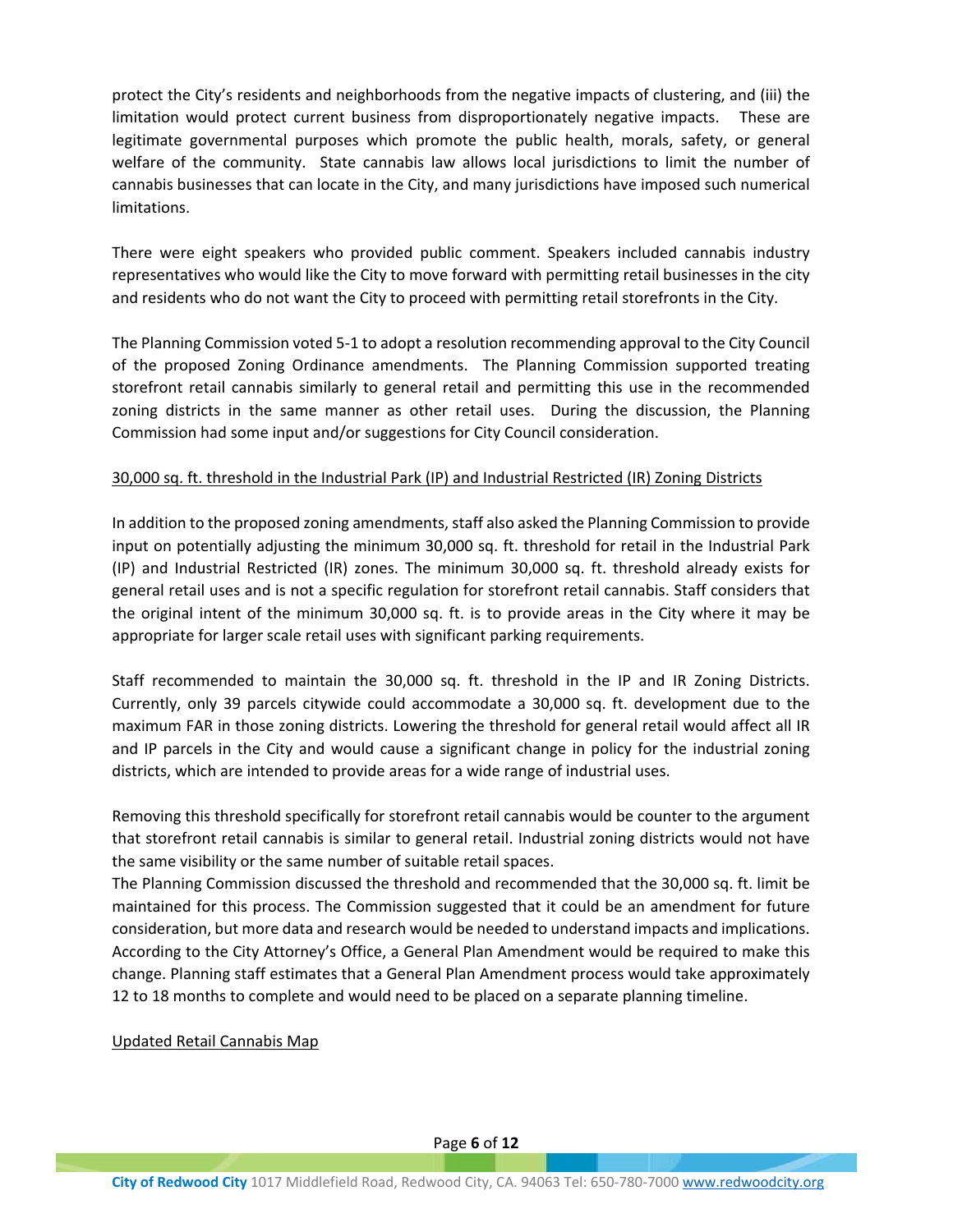An updated map [\(Link](http://webapps.redwoodcity.org/files/cd/main/Cannabis_Detail_Map_600Ft_Radius_with_Zoning_Sept21_2020_RWC_Complete.pdf)) showing potential locations where storefront retail cannabis may be located in Redwood City is included in this staff report. This map indicates where the recommended Zoning Districts for storefront retail cannabis would be with the 600 ft. buffer from sensitive uses accounted for. This map does not take into account the feasibility or availability of the sites for a storefront retail cannabis use. The map has been updated since the August 24 study session to include mini-parks (e.g. Jardin de Niños) in the sensitive receptor buffer which eliminated some available sites. In addition, parcel boundaries have also been updated which also eliminated some available parcels.

# Proposed Municipal Code Amendment and Merit Based Permitting Process

The proposed Municipal Code ordinance amendments: (1) set forth the selection process for awarding up to six cannabis business permits to storefront retailers and (2) update the operating requirements and approval and appeal process for all cannabis businesses, including permitted non-storefront (delivery only) retailers and indoor nurseries.

Cities are granted great discretion in the application process. In cities where the jurisdiction is considering limiting the numbers of businesses, as is proposed here, it is very common for the cities to use a meritbased application process. The proposed Municipal Code amendments:

- Authorize the City Manager to create procedures governing the application process, which must include adoption of review criteria evaluated on a point system;
- Authorize the City Manager to establish the specific review criteria to rank applications, which must include evaluation of the retailer's previous experience operating a state-regulated business, employee training and standard operating procedures, and security program;
- Requires an initial review, scoring, and ranking of complete applications using one or more of the review criteria, and a subsequent interview by a selection committee appointed by the City Manager of top applicants based on points;
- Requires the selection committee to provide its final ranking and recommendation to the City Manager, who will decide which applicants will receive a cannabis business permit for storefront retail.

If the City Council adopts the zoning and municipal code amendments, the City Manager would proceed with promulgating procedures to govern the application process for cannabis business permits for storefront retailers. Staff is considering the phased application process in Table 2.

| 1 AULL 4                                                                                     |  |  |  |  |
|----------------------------------------------------------------------------------------------|--|--|--|--|
| <b>Cannabis Business Permit Application Process for Storefront Retail</b>                    |  |  |  |  |
| <b>Phase 1</b> - Application Submittal Determination of Completeness                         |  |  |  |  |
| Phase 2 - Application Review Criteria Scoring and Initial Ranking (City's consultant<br>HdL) |  |  |  |  |
| <b>Phase 3</b> - Interview and Second Ranking (Selection Committee consisting of City        |  |  |  |  |
| Staff)                                                                                       |  |  |  |  |
| <b>Phase 4</b> - Final Determination (City Manager)                                          |  |  |  |  |

**TABLE 2**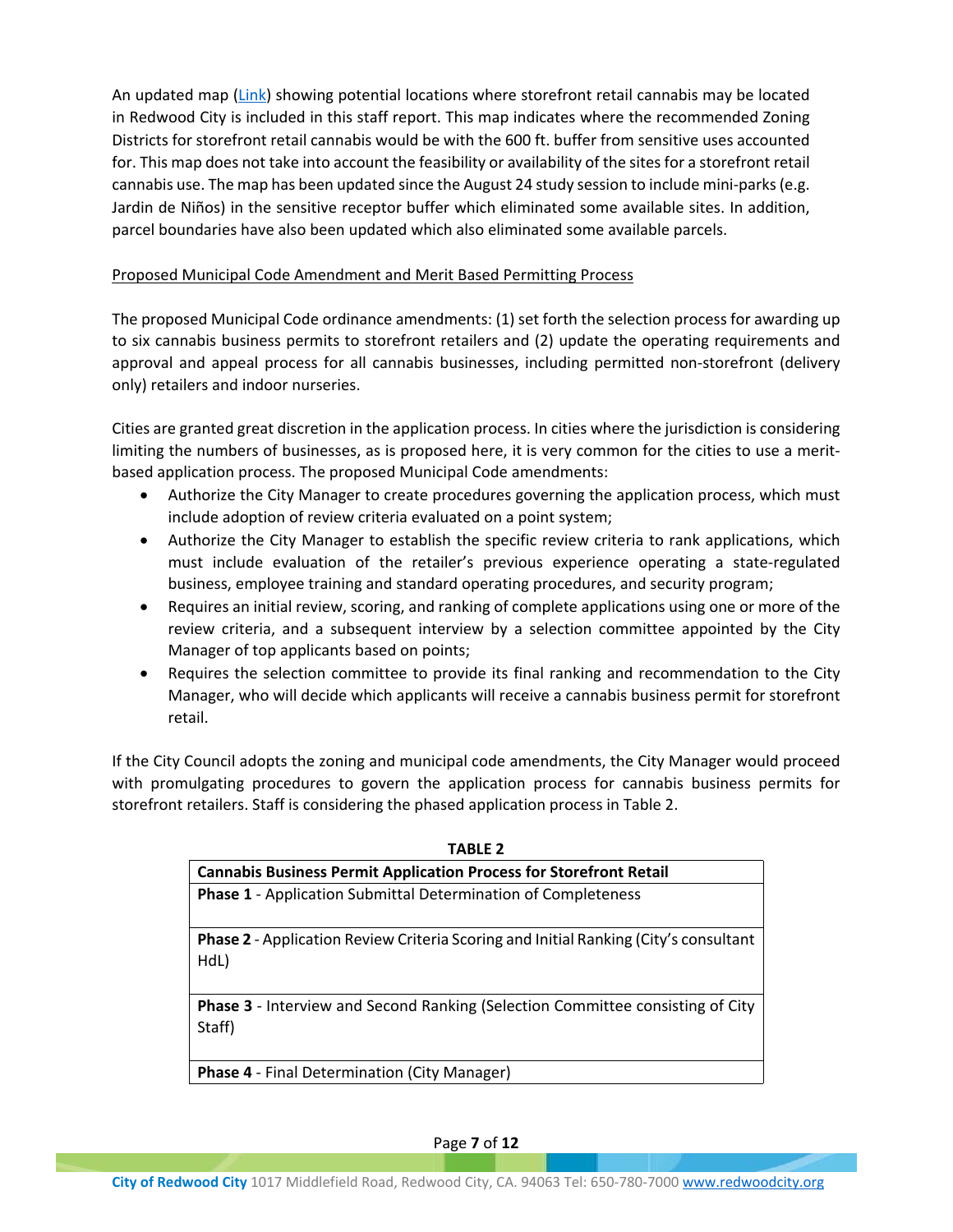# **Cannabis Business Permit Application Process for Storefront Retail Appeals** (Hearing Officer)

Regarding the review criteria for applications, staff is considering:

- 1. Neighborhood Compatibility which would evaluate the applicant's policies and procedures to be a good neighbor, address complaints related to loitering, noise, light, odor, vehicle and pedestrian traffic, and avoid becoming a nuisance or having impacts on its neighbors and the surrounding community
- 2. Location which would evaluate the overall proposed property, building, and floor plan
- 3. A Business Plan that would evaluate the owners' experience and the business' finances, daily operations, pro-forma, and proof of capitalization
- 4. A Labor Plan which would evaluate the business' local hiring, living wage, and employee benefits, and whether the business' ownership and hiring practices benefit communities in Redwood City that are marginalized and disproportionately impacted by the war on drugs
- 5. and 6) A Security Plan and a Safety Plan which would evaluate how the business will comply with the operating requirements in the City's Municipal Code and the City Manager's Regulations, including security-related requirements such as limited-access-areas, employee badge requirements, video surveillance, security personnel, locks, alarms systems, track and trace system, inventory reporting, destruction and waste disposal procedures, and
- 6. A Community Benefits and Investments Plan which would evaluate the benefits the business will provide to the local community, for example by directly aiding, participating in, or funding the work of local non-profits, civic organizations, or social services organizations.

# **FISCAL ANALYSIS**

HdLprovided preliminary revenue projections based upon certain assumptions and confidential data collected from cannabis storefront and non-storefront retailers in the Bay Area as well as other market trends. The prevailing cannabis excise tax rate in other communities in the state is 4-6% and the City's current cannabis excise tax rate for non-storefront and retail cannabis sales is 4%. Staff recommends taxing both nonstorefront and retail cannabis sales at the same level, and taxing both at 4%. No further action is needed by the City Council if the City Council agrees with this approach.

As an alternative to the staff recommendation, the City Council could consider establishing a cannabis tax at 5 or 6%, to stay within the prevailing rate, or at a rate of up to 10% as allowed under the cannabis tax ordinance. The table below estimates the potential revenue that could be generated from the City Excise Tax, the 1% City Sales Tax and Measure RR 0.5% transaction tax for up to six storefront retailers.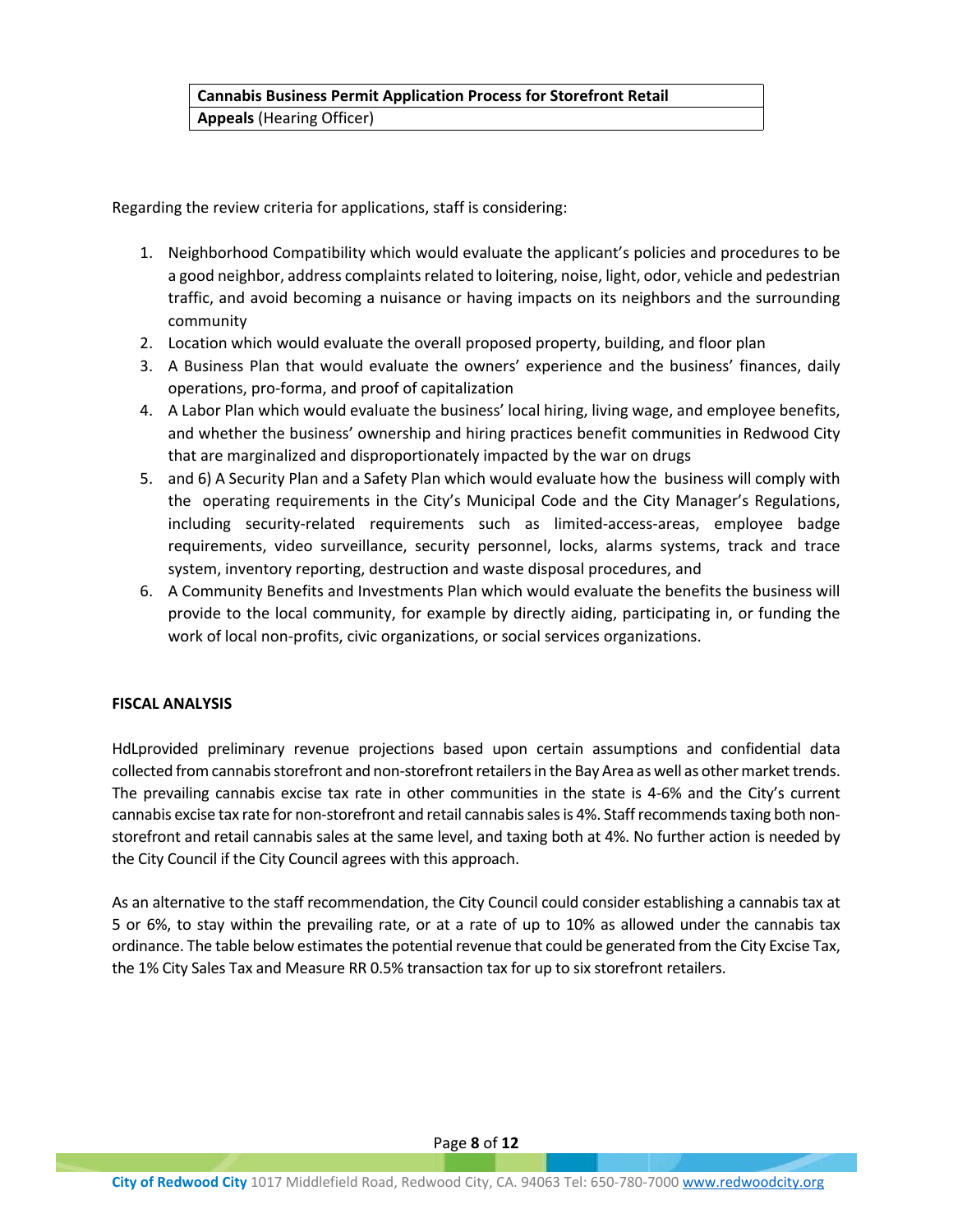| <b>Excise Tax Rate</b>  | <b>Storefront</b><br><b>Retailers</b><br>Projected<br>Revenue | <b>Bradley Burns</b><br><b>Local Sales Tax</b><br>(1%) | <b>Measure</b><br><b>RR</b><br><b>Transaction</b><br>Tax (0.5%) | <b>Total Annual</b><br>Projected<br>Revenue |
|-------------------------|---------------------------------------------------------------|--------------------------------------------------------|-----------------------------------------------------------------|---------------------------------------------|
|                         | 6 stores                                                      | 6 stores                                               | 6 stores                                                        | 6 stores                                    |
| 4% (currently           | \$960,000                                                     | \$240,000                                              | \$120,000                                                       | \$1,320,000                                 |
| established, staff      |                                                               |                                                        |                                                                 |                                             |
| recommendation)         |                                                               |                                                        |                                                                 |                                             |
| <b>Alternatives:</b>    |                                                               |                                                        |                                                                 |                                             |
| 5%                      | \$1,200,000                                                   | \$240,000                                              | \$120,000                                                       | \$1,560,000                                 |
| 6%                      | \$1,440,000                                                   | \$240,000                                              | \$120,000                                                       | \$1,800,000                                 |
| <b>For illustration</b> |                                                               |                                                        |                                                                 |                                             |
| <b>Purposes-not</b>     |                                                               |                                                        |                                                                 |                                             |
| recommended             |                                                               |                                                        |                                                                 |                                             |
| 10%                     | \$2,400,000                                                   | \$240,000                                              | \$120,000                                                       | \$2,760,000                                 |

In addition to the revenue that will be generated from the cannabis storefront retailers, the consultant estimates that the City will also receive approximately \$652,500 in revenues from the non-storefront retailers in excise, sales and transaction taxes. Non-storefront retailers also contribute \$10,000 each as part of the annual renewal fee that is designated for cannabis drug education for children and youth. This fee will be collected for the first time in 2021 when non-storefront retailers renew their license. City staff propose to include the same cannabis drug children and youth education prevention fee for storefront retailers.

# **FISCAL IMPACT ON CITY RESOURCES**

There will be some additional impact to City resources (primarily staff time) to expand the cannabis program but with the assistance of the consultant this impact can be minimized and costs can be recouped through the application fee. Permit fees can also cover staff time involved in ongoing monitoring of business operations. To date the City has spent significant staff resources to bring this City Council initiative forward. Permit application fees for potential businesses will cost \$22,604. City staff plans to revisit the City' cannabis business permit fees in the spring of 2021.

# **COMMUNITY OUTREACH**

In addition to recent public comment received at the August 24, 2020 City Council study session and the September 15, 2020 Planning Commission Meeting, the City Council requested community input to help guide the retail cannabis discussion. Staff publicized two workshops and solicited the assistance of the consultant to facilitate and conduct a presentation. Workshops were held on February 18, 2020 at the Veterans Memorial Senior Center and March 5, 2020 at the Fair Oaks Community Center (in Spanish). The goal of the workshops was to gauge the community's interest and concerns associated with allowing cannabis retail storefront businesses to operate in the City.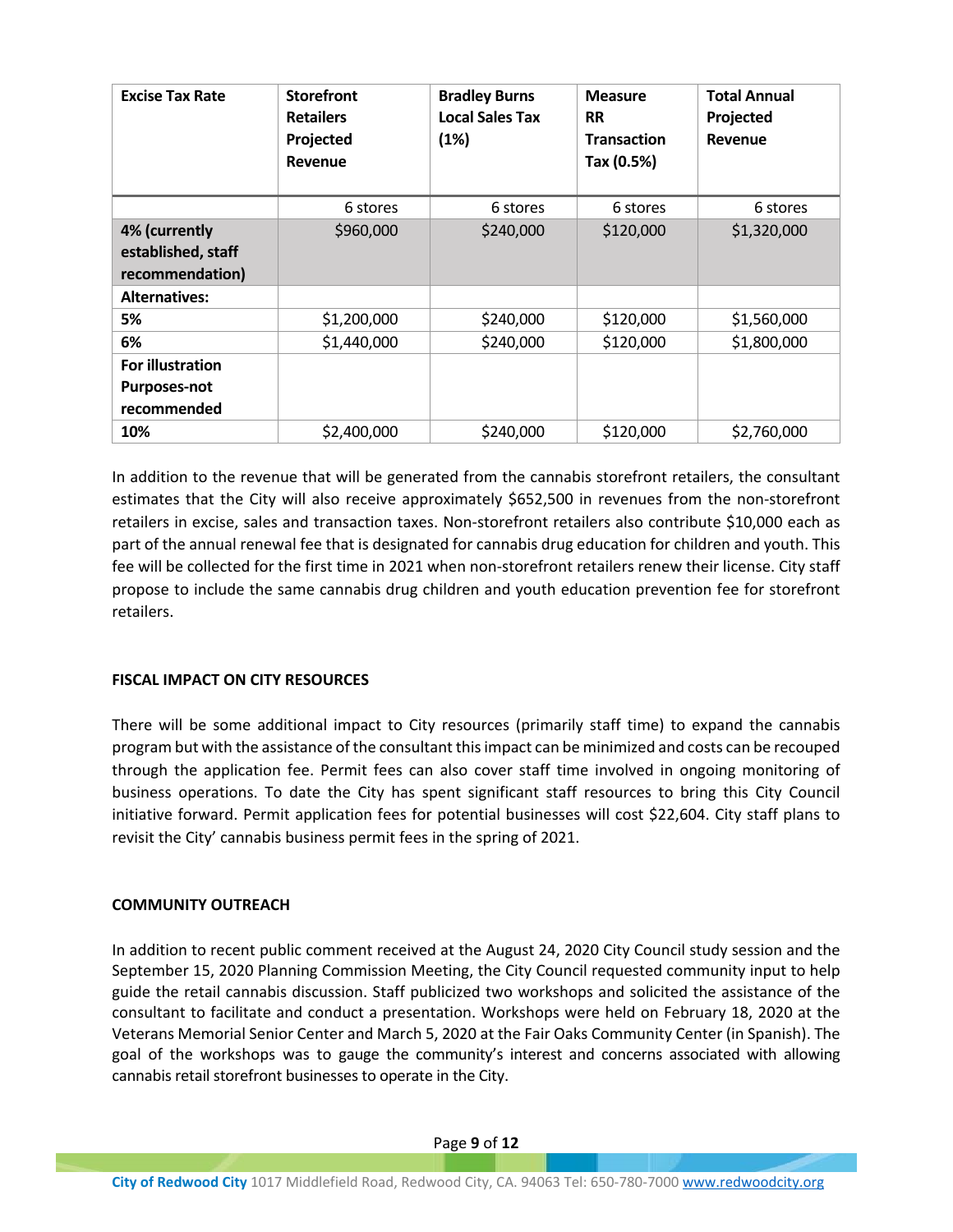During the meeting, an overview was provided and key areas of concerns such as public safety, land use, environmental, public health, access to youth and oversight regulations were discussed. Community members were broken up into small groups to discuss the following questions:

- 1. Should cannabis storefront retail businesses be permitted in the City?
- 2. How many businesses should be allowed in the City?
- 3. What type of restrictions should be placed on each of the operations?
- 4. What type of application process should be established for the issuance of the permits?
- 5. What are your concerns in allowing cannabis storefront retail businesses to be permitted in the City?

In general, the feedback received was very positive. The twenty-two attendees supported allowing storefront retail cannabis in traditional retail locations. The attendees indicated that retail locations in the industrial zoned areas are not conducive for retail shopping, as they are not located in convenient retail areas of the city, may be poorly lit and may feel unsafe in the evening hours.

The March 5, 2019 outreach meeting was intended for the Latinx community and materials and the presentation were provided in Spanish. This date coincided with rising concerns regarding the COVID 19 pandemic and only two members of the community attended.

In addition to the above community outreach, a survey was available online from February 5 to March 12, 2020 and then again from June 19 to July 5, 2020. The second survey was translated into Spanish with specific outreach to the Latinx community. The survey consisted of the following questions:

- 1. In general, do you support or oppose allowing storefront cannabis retailers in Redwood City?
- 2. Storefront cannabis retailers should be allowed in:
	- All commercial districts
	- Commercial districts where large retailers are
	- Neighborhood districts
	- Downtown central business district
	- Mixed-use districts
	- Light industrial districts

The City received a total of 1,238 responses. Sixty-one percent of survey respondents strongly or somewhat support storefront cannabis retailers in Redwood City, and 38% of survey respondents strongly or somewhat oppose storefront cannabis retailers in Redwood City. Responses to survey questions about the potential location of cannabis retailers are included in Attachment B.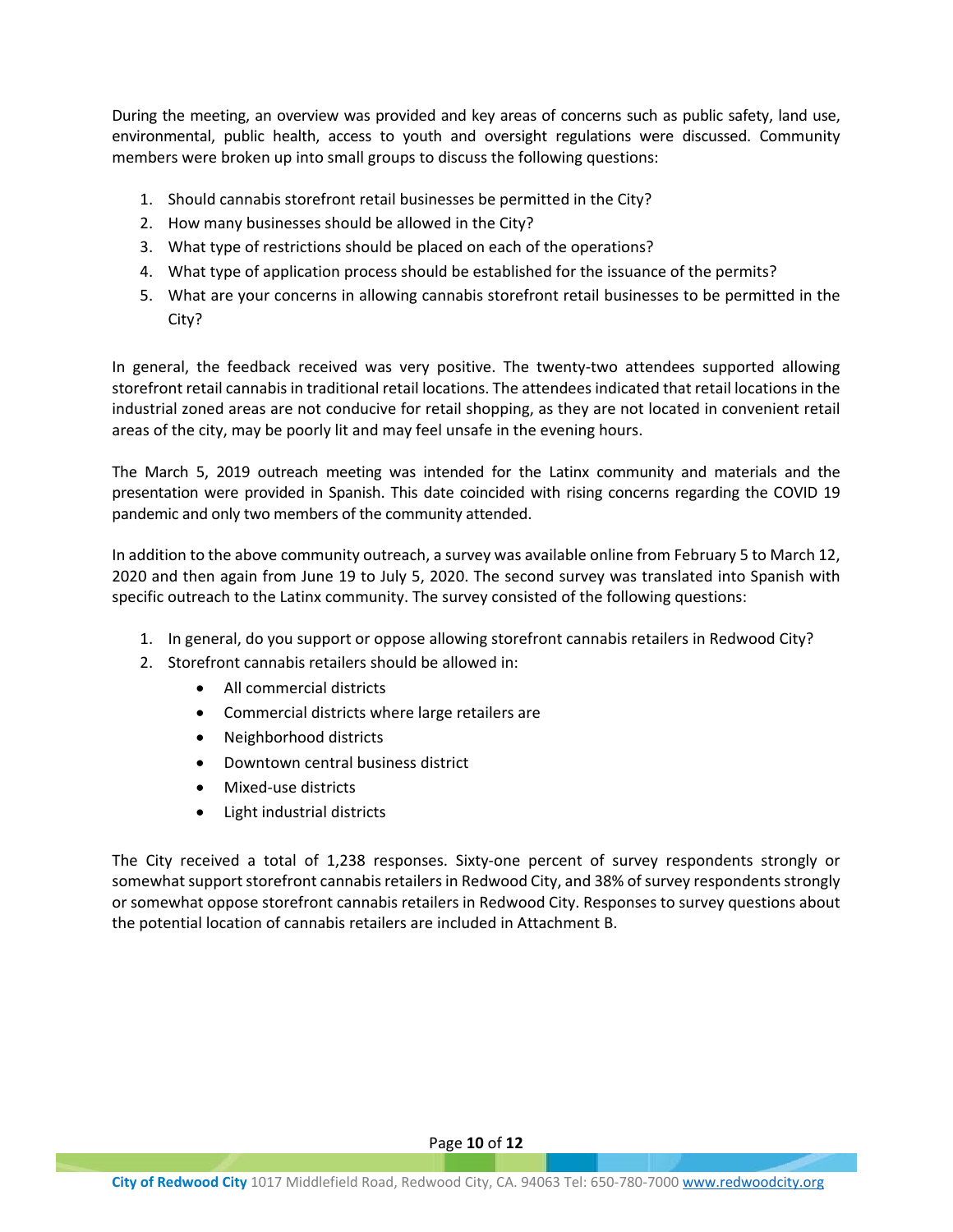**CHART 2**





## **NEXT STEPS**

If City Council adopts the ordinances, staff will develop a merit based application process working with the City's consultant, HdL, and initiate a timeline for submission, approval and review of applications in early 2021.

## **ENVIRONMENTAL REVIEW**

Two CEQA exemptions relate to the proposed ordinance amendments. It can be seen with certainty that the proposed ordinances as it relates to retail cannabis use permitted by right do not have the potential to cause a significant impact on the environment (CEQA Guidelines Section 15061(b)(3)). Retail uses are currently permitted by right in those particular zoning districts. Any potential impacts, including traffic, water, energy or air pollution are substantially similar to what is currently permitted by right.

In addition, conditionally allowing retail uses in the Industrial Zoning Districts are statutorily exempt from the requirements of CEQA (Bus. & Prof. Section 26055(h)) because they will require a Conditional Use Permit. This section states that CEQA does not apply to the adoption of an ordinance, rule or regulation by a local jurisdiction that requires discretionary review and approval of other permits or licenses. To qualify for this exemption, environmental review must be performed as part of the discretionary permit. Additional CEQA analysis is in the attached memo in Attachment C.

## **PUBLIC NOTICE**